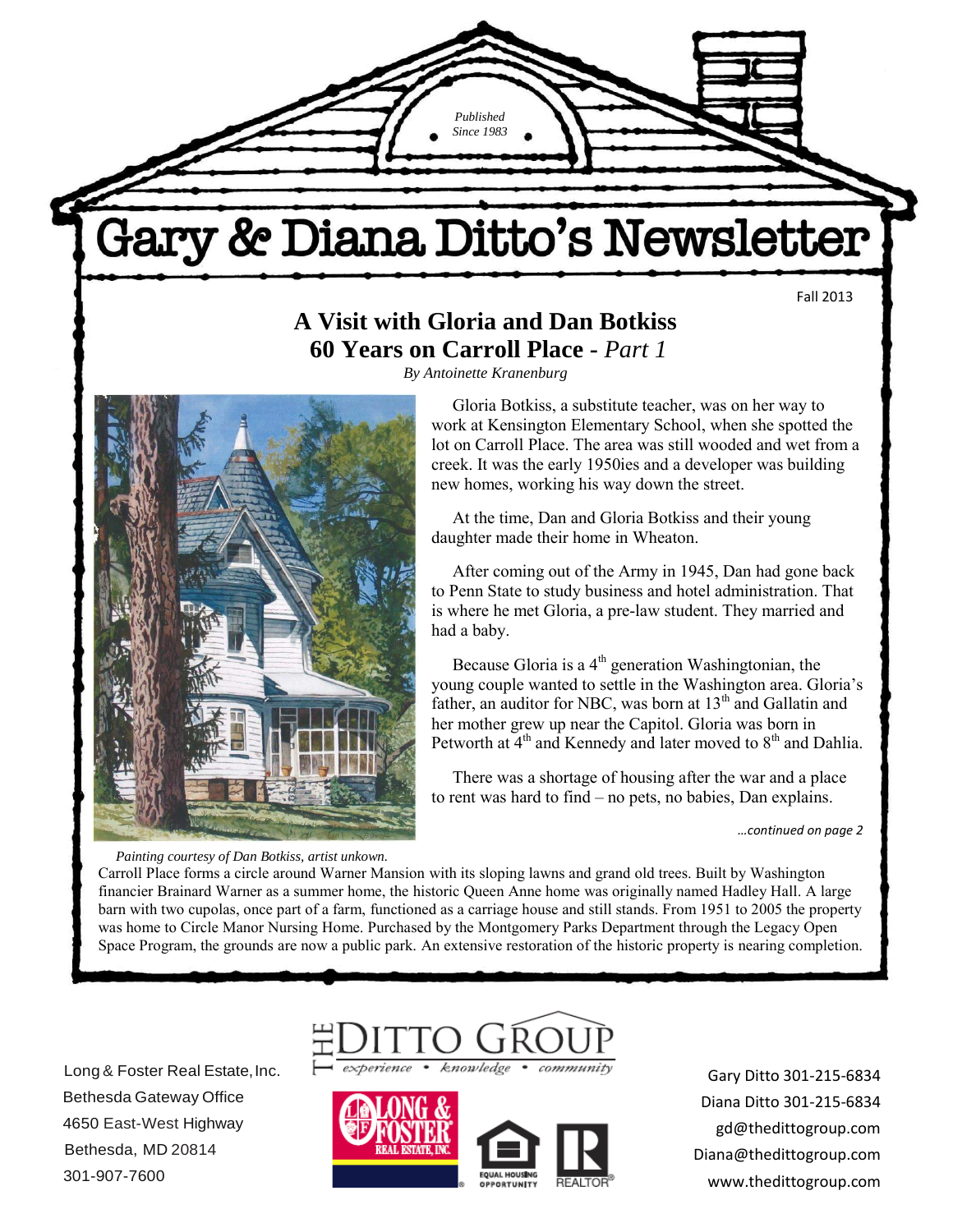#### - Gloria and Dan Botkiss *continued*

Thanks to the G.I Bill the young family was able to buy a house in Wheaton with a \$5 down payment! They lived there 5 years.

The house on Carroll Place was built "to spec" for them, and on top of that, to help them buy their new home, the builder bought their house in Wheaton.

They liked Kensington. You could walk to the bank and the grocery store, as you still can today. In bad weather you had the train. Dan remembers that when it snowed he would take the train down to Union Station, hail someone for a ride downtown, have breakfast at the Mayflower Hotel, then go to his office at Connecticut and K.

Gloria taught in local schools for 30 years, as a substitute teacher. She vividly remembers her time doing practice teaching in Ms Andrella Buchanan's first grade at Kensington Elementary School. She is not sure of the spelling of Ms Buchanan's first name, but she remembers her fondly as an excellent teacher.

"She was tiny with size  $4\frac{1}{2}$  shoes and at perhaps 4 foot tall hardly taller than the children." Every day Ms Buchanan would bring her Chihuahua to class, which the children loved. Though Ms Buchanan could no longer see well, she knew the books by heart and so she was able to teach first grade.

Prompted by Dan, Gloria explained how she came to organize substitute teachers. The Board of Education had decided to cut the pay for substitute teachers in half from about \$30 per day to \$15 per day. "Lee James and I were in the Teachers room when we heard. I said it is unfair and we decided to form a group of substitute teachers. We got a good group and went to hearings."

When told they would have more clout if they joined a union, they formed the Maryland Association of Substitute Teachers (M.A.S.T.) and joined the Montgomery County Education Association (M.C.E.A.) Dan remembers Gloria being in the news and on the radio as president of M.A.S.T. Eventually they were able to stop the pay cut.

Mr. Botkiss served in the European theater under General Patton with an army anti-aircraft outfit. His job was to shoot down V1 flying bombs, a precursor of today's drones. He operated the unit's Range Setter Instrument to set the elevation and azimuth of a target after deciding whether it was friend or foe. Then the anti-aircraft gun would be set in power.

He was awarded 4 Battle stars, one of them for the Battle of the Bulge in 1944. His unit was set up between Metz and Nancy. Luckily the Germans went through Belgium, bypassing Metz and Nancy.

He served on the Kensington Town Council for 6 years, 3 terms. He was zoning chairman for the Town Council and Chairman of the Maryland Municipal League. Asked what moved him to public service Dan says "I am the type of guy, if I get interested in something I want to follow through and make a contribution." He was concerned about preserving Kensington's character as small town with a garden city history.

*To be continued in the next newsletter*



# **10th Annual Cardinal 5K Race**

Saturday, November 9, 2013, 8:30 a.m.

Come out for the  $10^{th}$  annual Cardinal 5K and  $1/2$  mile Kids' Fun Run/Walk and support Holy Redeemer School. This year's race introduces the new ChronoTrack B-Tag timing technology. The light-weight disposable tag attaches to the reverse side of the bib and records each runner's official time, from crossing the start line to reaching the finish line. Please visit www.cardinal5k.com to register online.

## *New* **Noyes Library Advisory Committee**



## *Volunteers needed!*

Kathie Meizner, Library Manager for *Kensington Park* and *Noyes Children's Library*, is forming a Library Advisory Committee (LAC) for the Noyes Children's Library. The LAC gives local input to the countywide board and, very important, is a way for the library to get ideas and feedback from the community. The LAC will meet about 5 times a year for about 1.5 hours, most likely on a weekday evening. *Please consider joining!* To volunteer or learn more about this opportunity, contact Kathie Meizner at 240-773-9505 or Kathie.meizner@montgomerycountymd.gov.

# **p**ep presents:

Lawrence J. Cohen, author of *Playful Parenting* and the newly published *The Opposite of Worry,* will give two talks on how empathy and playfulness can help children and teens move from anxiety, worry and fear to connection, trust and balance. **Thursday, November 7, 7:30-9 p.m., in Potomac, \$25 Friday, November 8, 9:30-11:30 am, in Bethesda, \$35** Register at www.PEPparent.org or call [301-929-8824](tel:301-929-8824)

*Christ Church Kensington's Annual*

**Big Apple Turnover & Rummage Sale**

Saturday, November 2, 2013, 9:00 a.m. to 2 p.m. 4001 Franklin Street, Kensington



It is Fall and time for apples and rummage sales! Come to shop and have a delicious lunch. The Rummage Sale includes kids clothing & toys, books, housewares, jewelry & accessories, collectables & decorative pieces, sporting goods, electronics and more. Apple Delights will include homemade pies, apple baked goods, hot & cold cider and lunch features homemade soup & sandwiches. For more please visit www.ccpk.org; to help please contact Caroline Turner cjt220@yahoo.com.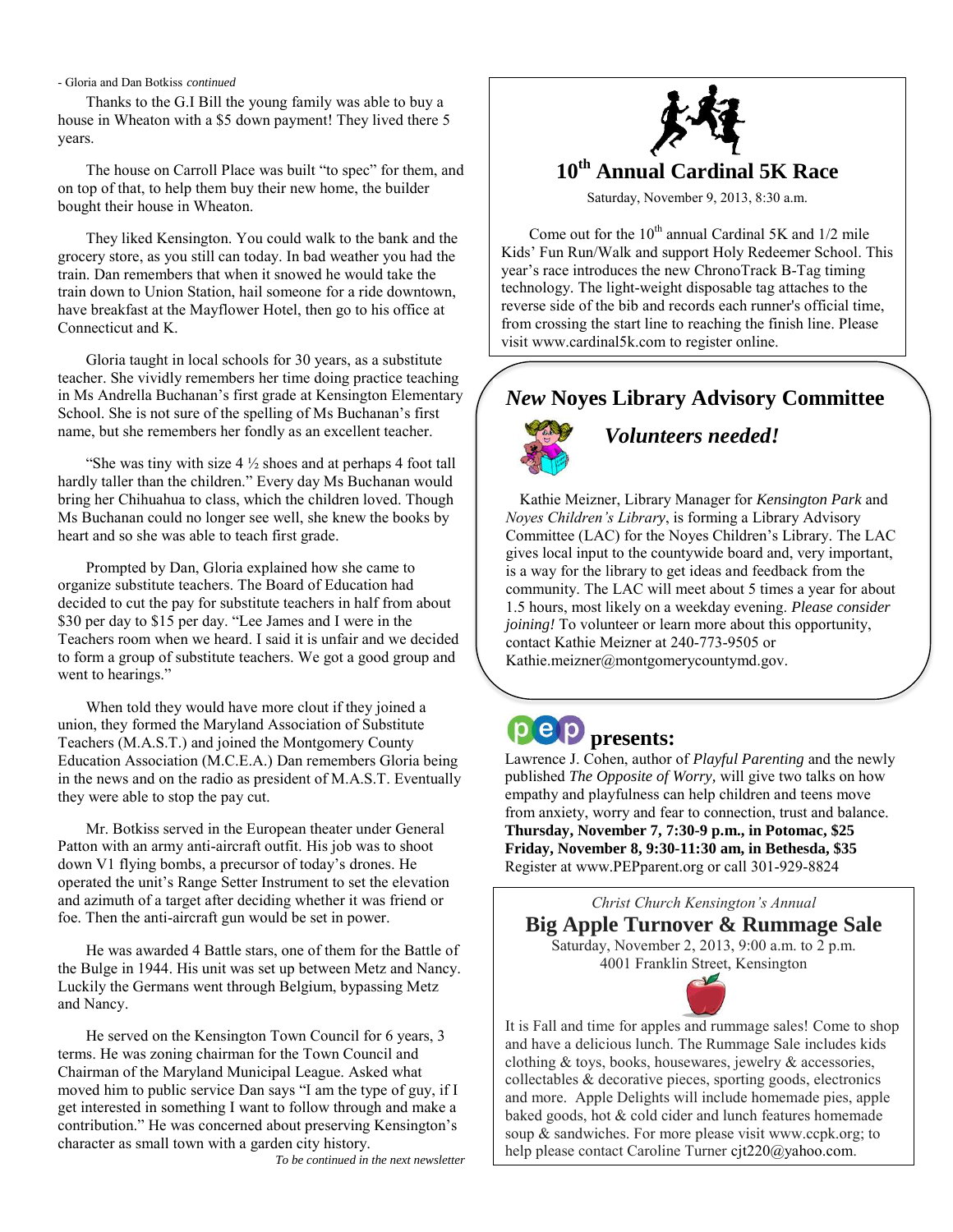

The 3rd annual *All Aboard Kensington!* model train show put smiles on faces young and old. The history of Kensington is intimately connected to the railroad and there is just something about trains that captures the imagination. Be sure to *save September 13 and 14, 2014*, the weekend after Labor Day, when this wonderful show returns.

*All Aboard Kensington!* benefits the Noyes Library Foundation and the Kensington Historical Society. Under the slogan *Make More Noyes!* the Foundation is raising funds for the much-needed renovation and expansion of Noyes. The proposed project will provide three stories of beautiful space within the historic building, all to further the Library's mission of connecting children and their families to the world of books.

A big thank you to the National Capital Trackers, members of the Kensington Historical Society and the Noyes Library Foundation, railroad story teller and singer Matthew Dodd, JennyCakes Bakery, Scout Troop 439, the Town of Kensington and all who made the event possible.

For a video of this year's event and possibly a glimpse of your (grand-) children and neighbors, visit www.thedittogroup.com.

## **Silent Auction**



Saturday, October 26, 2013, 3 to 5 p.m. **Warner Memorial Presbyterian Church** 10123 Connecticut Avenue, Kensington

 Come for afternoon tea and an opportunity to bid on a wide variety of goods and services. The funds raised in the silent auction will be used to provide disaster assistance, medical care, education, clothing and hunger relief. To donate an item, contact the church office at 301-949-2900 or Office@WarnerMemorial.org.

## **E-Mail Updates from The Ditto Group**—

Sign up for either or both of these updates:

- Our Monthly Sold Reports, sent via e-mail
- Our weekly "Open House" e-mail
- You choose what to sign up for and you can always
- unsubscribe. Sign up on our home page:

www.thedittogroup.com.

For dates and news of more events, be sure to visit the Community Activities Calendar on the web site: www.thedittogroup.com

*Gary and Diana Ditto's Newsletter welcomes ideas and news items from community members. The editor is Antoinette Kranenburg of Kensington, assisted by Cherry Wunderlich. Many thanks to Gloria and Dan Botkiss for their stories and all they do for Kensington*.

## **Art and Craft Fair**

Saturday, November 9, 2013, 10 a.m. to 5 p.m.

**Woman's Club of Chevy Chase**

7931 Connecticut Ave., Chevy Chase, Maryland

Local artisans will sell hand-made jewelry, clothing, glassware, art work in oils, acrylics, and watercolors, children's books, quilts, pottery, and more. Lunch will be served between 11:30 a.m. and 3 p.m. The fair benefits non-profit community organizations.

#### **Community Yard Sale, Treasure Trove, and Book Sale**

Saturday and Sunday, November 16 and 17, 9 a.m. to 4 p.m. Over 1000 fiction biographies, history, and other reading material will be for sale at ridiculously low prices. To rent a space for the indoor Community Yard Sale on Saturday, November 16, please go to www.wcccmaryland.org. Proceeds benefit charities and scholarships in the community.

#### **The U.S.Army Band "Pershing's Own"**

Sunday, November 17, 2013, 2 p.m.

Stravinsky's "L'Histoire du Soldat" performed in its entirety with the narration.

#### **Friday Morning Music Club Concert**

Tuesday, November 19, 2013, at 12:00 p.m.

A free concert of Haydn, songs by Brahms, Schumann, and Handel and more, followed by a tea reception. Reservations are not required. For details go to www.wcccmaryland.org and click on public events.

> **2 nd Annual Living In Pink Weekend** Saturday and Sunday, October 19 and 20, 2013 Kensington Antique Row

 Come shop along Kensington Antique Row to benefit breast cancer research all weekend. 10% of all sales by participating merchants will be donated to Living in Pink, an organization run solely by volunteers and 100% of the funds raised goes to qualified breast cancer research. Antique Row offers art galleries, lighting, furniture, linens, jewelry, vintage and new clothing, and several eating establishments. Shops will have SPECIAL SALES and there will be beer tasting on Saturday. For details visit www.kensingtonantiquerow.com.



## **Kensington Arts Theatre Presents**:

# *PARADE*

 Parade brings to life the tragic, true story of the trial and lynching of a man wrongly accused of murder. Written by acclaimed playwright Alfred Uhry (*Driving Miss Daisy*) and composed by Jason Robert Brown, PARADE won Tony Awards for Best Book and Best Score in 2000. Its subject matter offers a moral lesson about the dangers of prejudice and ignorance that is not to be forgotten.

 Kensington Arts Theatre performs at the Kensington Town Hall. Starting with PARADE there will be raised seating. Performance dates are October 25, 26, November 1, 2, 3, 8, 9, 10, 15, 16. For tickets and more information please visit www.katonline.org or call 206-888-6642.